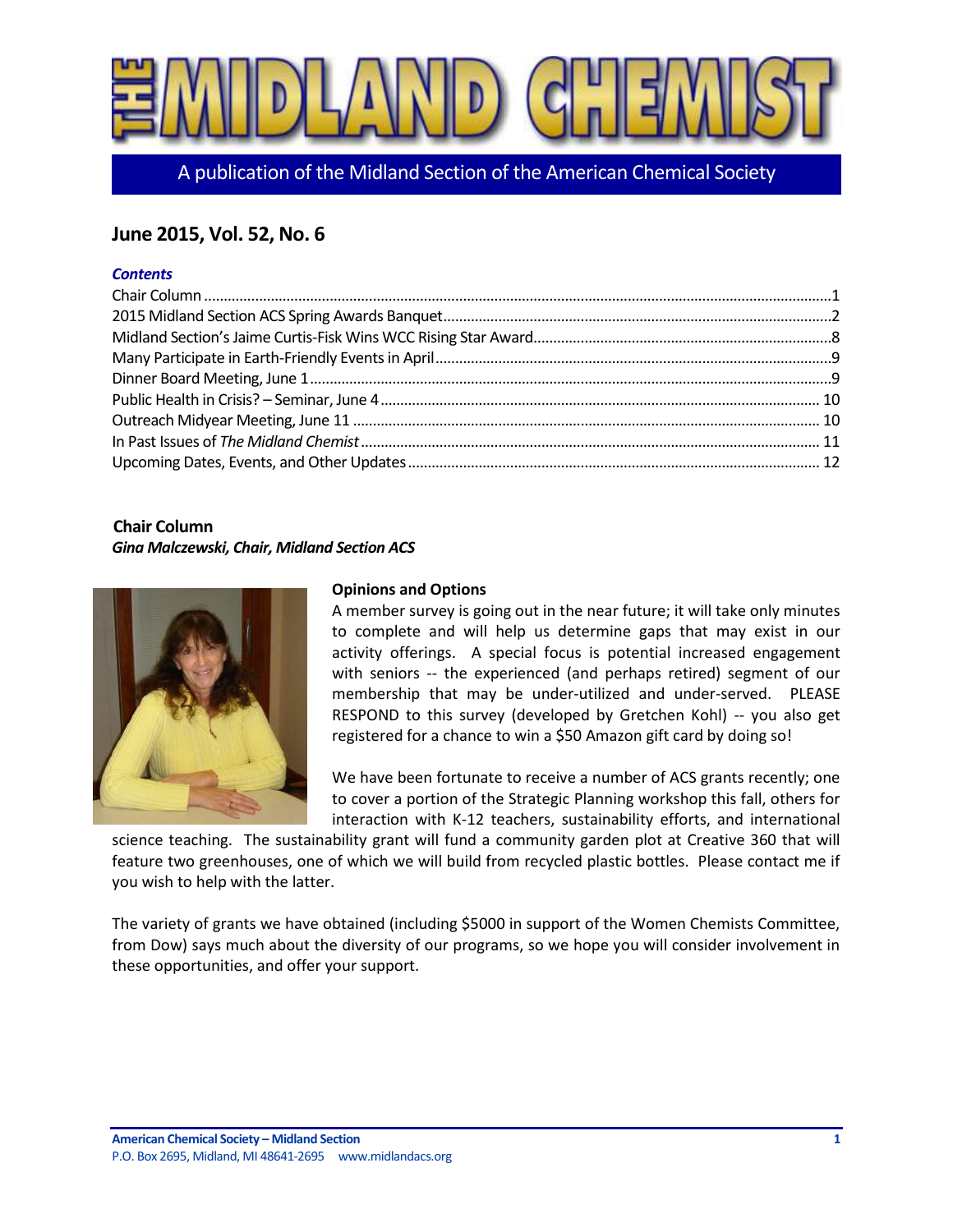#### <span id="page-1-0"></span>**2015 Midland Section ACS Spring Awards Banquet** *Diana K. Deese, Awards Committee Chair, Midland Section ACS*

The American Chemical Society-Midland Section gathered on the evening of May 6th for the 24th Annual Awards Banquet to honor past, present, and future chemists and those who support them. Over 225 guests were treated to a delicious plated chicken dinner as part of the evening's festivities. As always, the esteemed Dr. Thomas Lane gave an engaging talk entitled "The Future is Yours!!"



through which we all learned, if your major is undeclared, you want to be a chemist. Ultimately, though, our purpose was to recognize the efforts and achievements of the award recipients.

Amongst the banquet attendees, the section acknowledged the following people for awards and honors outside the scope of this program:

| Janet Smith       | 2014 Class of Fellows of the ACS                     |
|-------------------|------------------------------------------------------|
| Michelle Rivard   | 2015 Midland Section Outreach Volunteer of the Year  |
| Jeff Seifferly    | 2015 National Chemical Technician Award              |
| Jaime Curtis-Fisk | 2015 Rising Star Award                               |
| Patrick Smith     | E. Ann Nalley Award for Volunteer Service to the ACS |

Chemistry Olympiad is a multi-tiered competition that brings together the world's most talented high school students to test their chemistry knowledge and skills. High-scoring Chemistry Olympiad participants were congratulated on their achievement.



| Steve Xu                | H.H. Dow                |
|-------------------------|-------------------------|
| <b>Zachary Peterson</b> | H.H. Dow                |
| Jacob Schanck           | Pinconning              |
| Joseph Middleton        | John Glenn              |
| Jim Shepich             | SASA                    |
| Tehya Stockman          | SASA                    |
| Kosuke (Max) Dykhuizen  | Midland                 |
| Gabriel Negranza        | <b>Bay City Western</b> |
| Nahid Baghdadi          | <b>Mount Pleasant</b>   |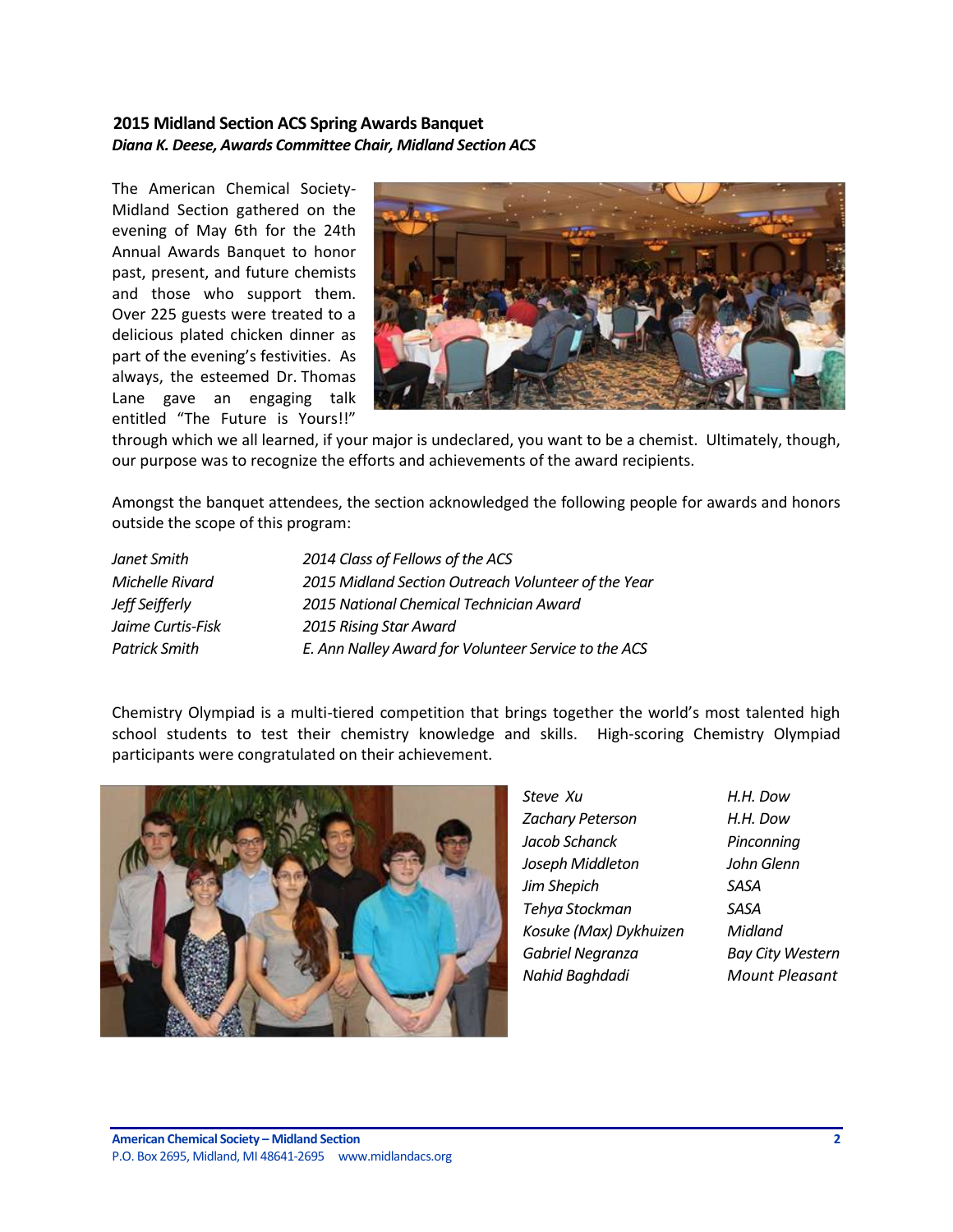Thirty-five local high school students were honored for being outstanding chemistry students as chosen by the chemistry department at each school. Students were introduced with the answers they had provided to the following questions: what chemistry experiment most intrigued them; where they plan to attend college and in what field; and, what science concept they would like to see come to fruition. The next generation of chemists and engineers would like to cure a multitude of diseases, discover new elements, and find clean energy solutions. They most enjoyed lessons on stoichiometry. As several students were attending Michigan Technological University, special attention was paid to the idiosyncrasies of that institution, including the little known studies of Ice Architecture and Beer Engineering, a few protocols of campus life in the Keweenaw, and the coolest engineering songs and chants - *ever*. However, in the battle that seems to hold the most attention, Blue vs. Green, UofM had the slight advantage.

*Abigail Olen Alma Cayetano Wagner H. H. Dow Kamilah Freeman Arthur Hill Jonathan Kushion Hemlock Gabriel Negranza Bay City Western Joseph Middleton John Glenn Alexis Holmes Bay-Arenac Cheyenne Dingler Merrill Madison Helsel Birch Run Luke Mills Midland Gavin Marr Breckenridge Nahid Baghdadi Mt. Pleasant Alexandra Lazarony Bullock Creek Nicholas Jeske Pinconning Elizabeth Fleming Bullock Creek Tehya Stockman SASA Gabrielle West Bullock Creek Hunter O'Brien Shepherd Alyssa Ouderkirk Calvary Baptist Lucas Orosco St. Charles Hannah Furnier Calvary Baptist John Sherwood St. Louis Eileen Capaldo Calvary Baptist Nicole Shattuck Swan Valley Chelsea Szilagyi Calvary Baptist Noah Stewart Swan Valley Grant Devota Chesaning Union Lauren Huebner Swan Valley Lidia Vesterfelt Frankenmuth*

*Justin Weller All Saints Morgan Root Freeland*

*Nicole Gross Beal City Brittany Brannam (The) Midland Academy Connor Stark Bullock Creek John Obeid Sacred Heart Academy*

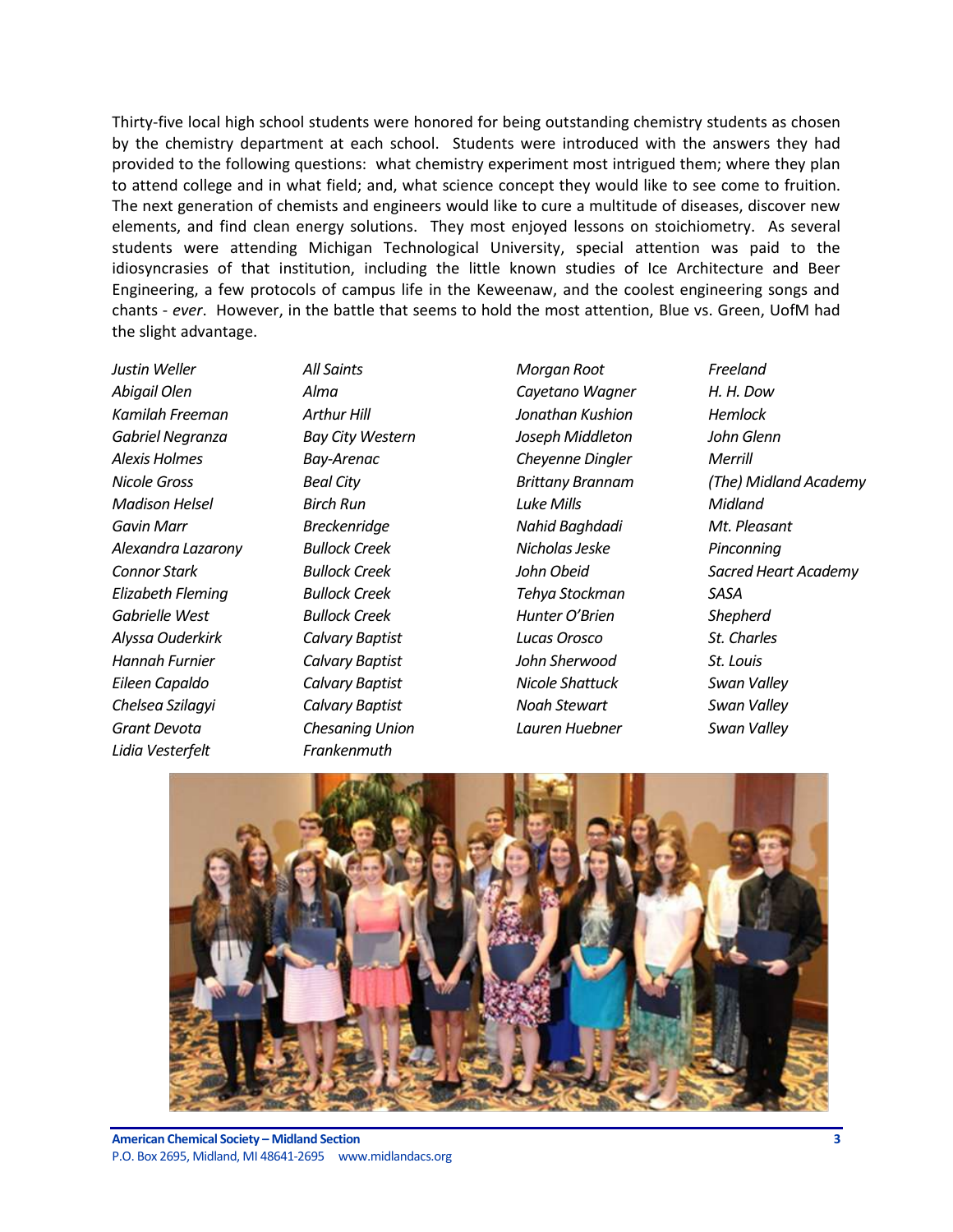Eight Outstanding College Students received plaques recognizing their dedication to their studies. When asked who inspired them the most, they agreed; their parents, professors, and peers. They are eager to make their mark in the field of chemistry as they further their education at various institutions of higher learning.

*Allison Fields (Chemistry) Alma Aaron Colamarino (Biochemistry) Alma Kelsey Charnawskas (Chemistry) CMU Amanda Clark (Biochemistry) CMU Lacey Jane Brissette (Chemistry) Delta Elizabeth Haiderer (Chemistry) SVSU April Lukowski (Biochemistry) SVSU Erin Campau (Biochemistry) SVSU*



While we honor all of the students, we cannot overlook the importance of the people who have taught them. Our educators spend so much time cultivating the passion our students have for the sciences. They give countless hours of their own time, pay for expenses out of their own pocket, and believe in going the extra distance to create new opportunities for their students. The awards committee continues to be amazed at the innovative ways teachers find to engage our young people. Nominations comprised accolades and achievements documented by peers, parents, supervisors, and students. Four local educators were honored for their Outstanding Achievement in Teaching.

| Molly KelseyScience: Hemmeter Elementary – Saginaw       |
|----------------------------------------------------------|
| Mark HackbarthScience: Jefferson Middle School - Midland |
| Jeff YoderChemistry: Midland High School - Midland       |
| Dr. Estelle LebeauChemistry: Central Michigan University |

*Molly Kelsey…………………..Science: Hemmeter Elementary – Saginaw (plaque presented by Ronda Grosse) Mark Hackbarth………..….Science: Jefferson Middle School – Midland (plaque presented by Steven Poole) Jeff Yoder………………………Chemistry: Midland High School – Midland (plaque presented by Janet Greif) Dr. Estelle Lebeau….………Chemistry: Central Michigan University (plaque presented by Dr. David Ash)*

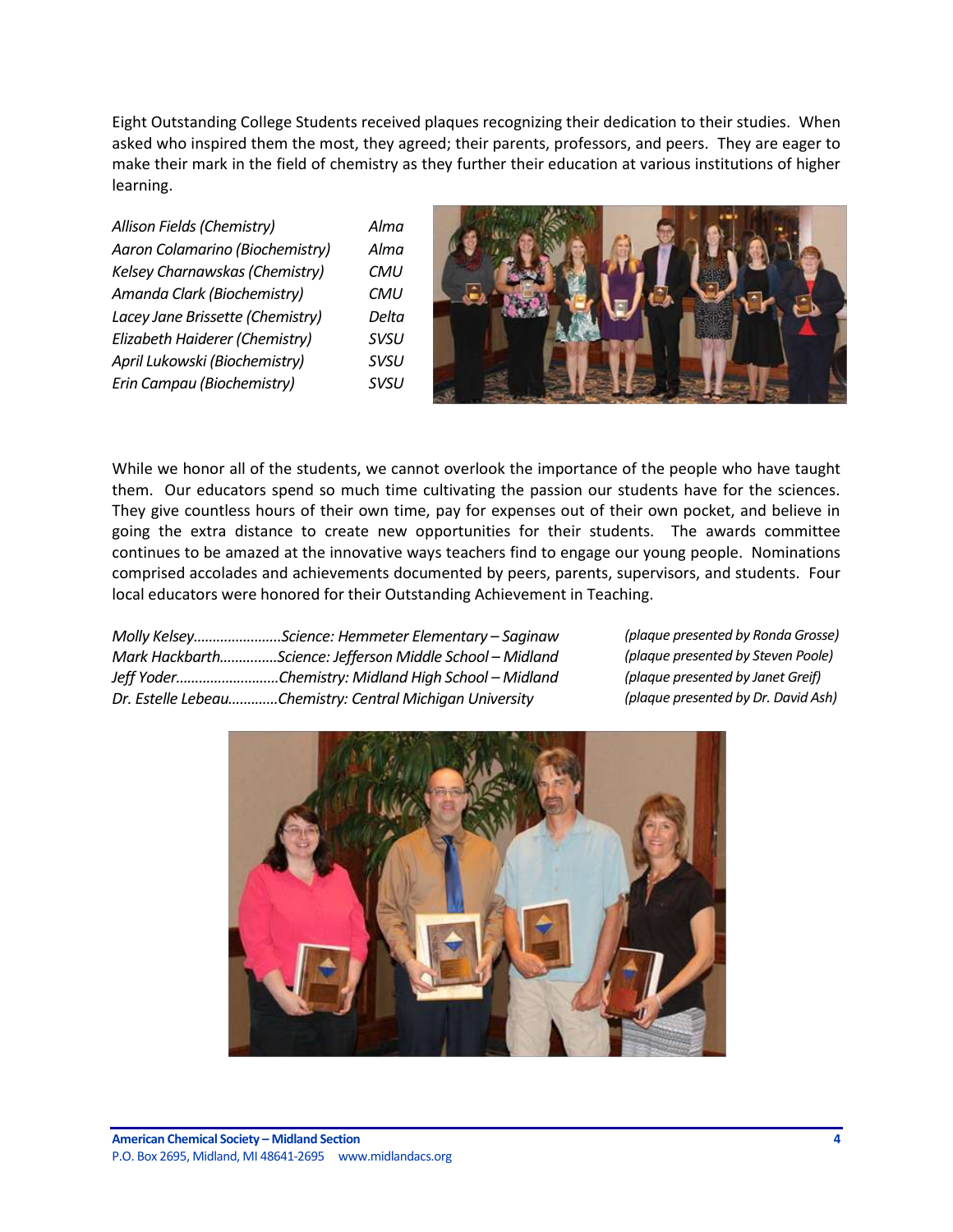

For years I have heard Mr. Yoder's nominations for Outstanding High School Chemistry Student comment on his desire to have an element named for him. Andrew Kim (2014 Midland High Outstanding Chemistry Student) designed element space 119 Yoderium (Yo), and Luke Mills (2015 Midland High Outstanding Chemistry Student) presented Mr. Yoder their revised periodic table, engraved in wood, titled, "I Like to Teach….Periodically". Both students are currently in Mr. Yoder's AP chemistry class.

The awards committee was privileged to award "Salute to Excellence" commendations to our following colleagues:

Sue Perz: *In appreciation for outstanding support in multiple Midland Section programs and projects, quietly working behind the scenes for years, without credit or fanfare, to ensure that each event is done well and succeeds, thus, helping the Midland Section excel. And in recognition of exceptional contributions to the appreciation of chemistry and chemistry education.*

Anatoliy Sokolov: *In appreciation for outstanding oversight and execution of the Midland Section finances in 2014. And in recognition of exceptional contributions to the appreciation of chemistry.*

Jaime Curtis-Fisk: *In appreciation for executing and managing an exciting and successful launch of the new Women Chemists Committee within the Midland Section in 2014. And in recognition of exceptional contributions to the appreciation of chemistry and chemical education.*





Representing the Mid-Michigan Technician Group, Jeff Seifferly presented Kelly Setula, of Delta College, the Outstanding Chemical Technology Student Award. This award comes with a certificate and a copy of *Chemical Technicians' Ready Reference Handbook*.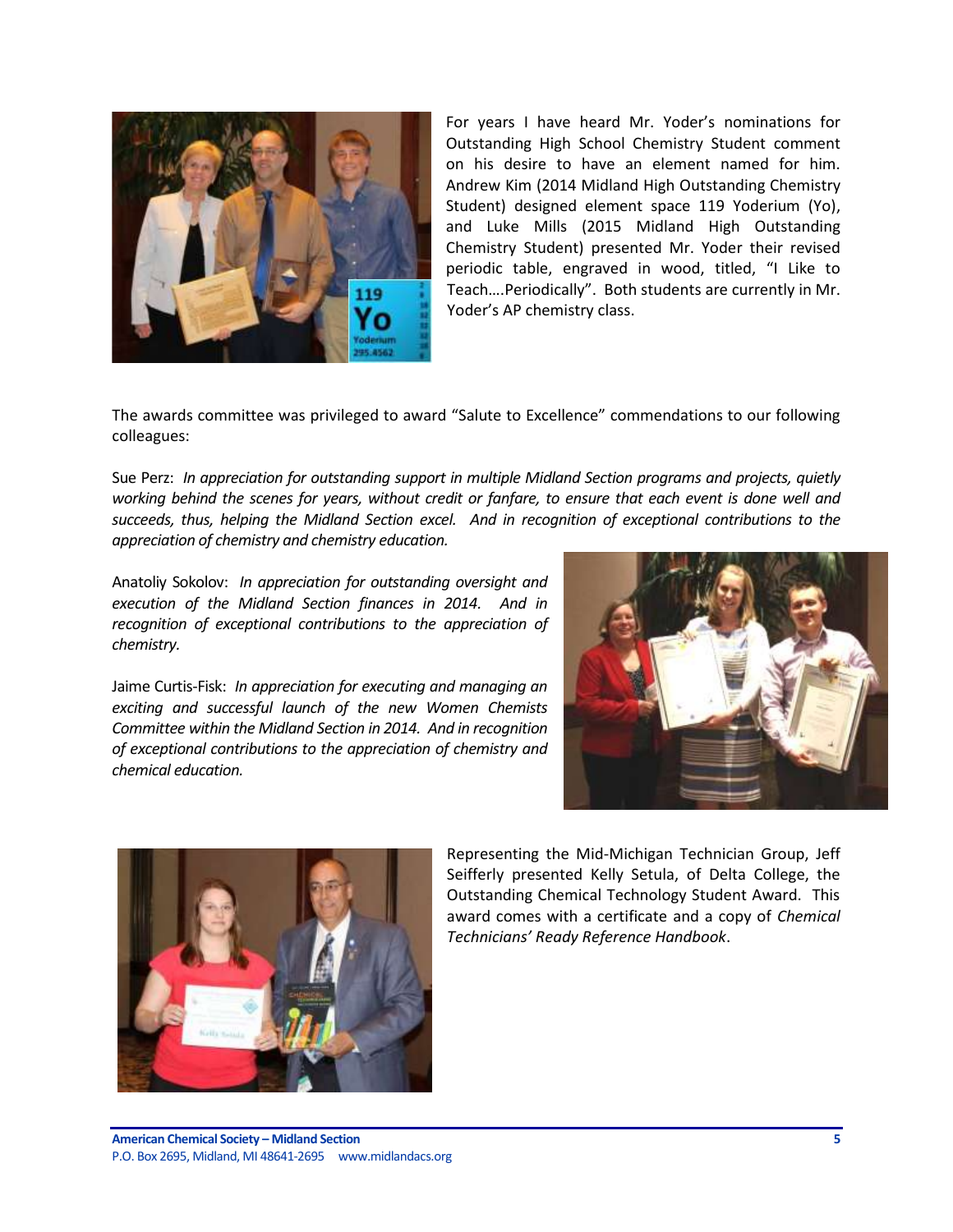

Brian Scherzer, of The Dow Chemical Company, has earned the title of 2015 Outstanding Chemical Technician. Brian is one of the most accomplished technologists in the industry, with proven leadership in scale-up and management of change, and trusted with the most hazardous and dangerous jobs. In doing the latter, he has established himself as a local expert regarding Dow's rigorous safety standards, waste handling regulations, air permitting, and numerous other safety-related tasks. Because of his expertise, design capability, and value generation, Brian is often called upon as a consultant to assist other research organizations during scale-up and commercialization. With over 30 years with the company, there are many molecules that exist because of Brian's participation. A well-deserved "Salute" to you, Brian!

Recognized as a virtual powerhouse within the local Midland Section, Amy Tesolin-Gee received the Outstanding Service to the American Chemical Society Award. Amy has served as co-editor of *The Midland Chemist*, given her time to volunteer at countless science outreach events, and has been an active member of the Mid-Michigan Technician Group. When not volunteering, Amy is an accomplished chemical technologist with the Global Reactive Chemicals Group within The Dow Chemical Company. Her colleagues describe her as an outstanding team player, flexible, a keen attention to detail, superior work ethic, and always willing to go the extra mile in anything she participates in. Amy is representative of the epitome of selfless volunteerism that helps the Midland Section achieve and maintain its longstanding record as an outstanding local section. Congratulations, Amy!





It was an honor for the Midland Section to present Dr. James Tonge with the Outstanding Achievement in the Promotion of the Chemical Sciences Award. Jim is a highly regarded expert in the field of silicone chemistry and holds the title of Product Development Scientist at Dow Corning. Because of his technical prowess, he is credited with breakthrough technologies that have him named on over 50 patents. He has spent countless hours inspiring and mentoring youth through his captivating demonstrations for the Boy Scouts of America (locally and nationally), and many "science day" activities within Dow Corning and the community. Jim's desire to learn and help others learn speaks to his strong communication skills and contagious enthusiasm. For his outstanding contributions as a scientist,

chemist, inventor, technical champion, and teacher, Jim is, certainly, most deserving of this award. Well done, Dr. Tonge!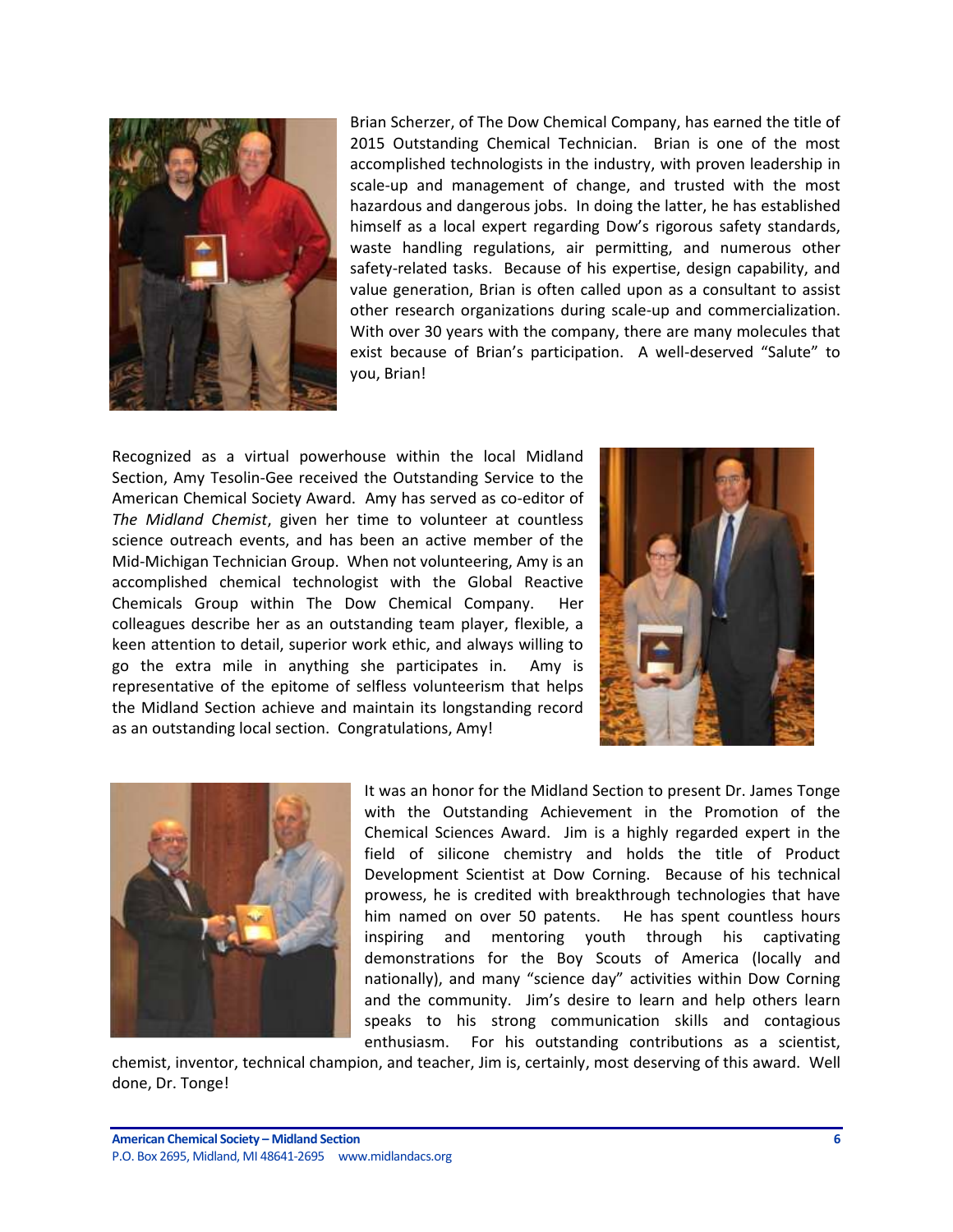Without a doubt, when the community thinks of the Midland Section, a name they readily associate is Dr. Gina Malczewski. W are proud to recognize Gina with the Outstanding Science Education Volunteer of the Year Award. Retiring from Dow Corning after a successful career as a biochemist, Gina is not the type to fade into obscurity. For years she has made significant contributions to advancing science education and chemistry awareness through countless presentations and demonstrations. In the region the Midland Section encompasses, Gina has been involved in science fairs, Sci-Fest, National Chemistry Week, SPARK, and national conferences, just to mention a few. She supports our local educators by developing rubrics and protocols, and going into classrooms as a science mentor. Having held numerous positions within the Midland Section, Gina has developed an intricate network which has allowed her to build an exemplary outreach program that has been recognized nationally. These programs have been developed with many local community members, have been tailored to fit a theme, and have been presented in almost every venue one can imagine. For her dedication, tireless advocacy of science, and endless volunteer efforts, this tribute is certainly well deserved. Accolades to you, Gina!



Each year, the American Chemical Society reveals to the Midland Section the names of those who have shown time-honored service, dedication, and membership in the ACS. Five 50-year and three 60-year members received certificates for paving the way for the rest of us. A brief recap of where each studied, their career history, and what they have been involved in since retirement was recited as each honoree was presented.

| George W. Eastland, Jr      | 50 years | Katherine E. Weissmann | 50 years |
|-----------------------------|----------|------------------------|----------|
| <b>Ieva Ogrins Hartwell</b> | 50 years | John R. Moyer          | 60 vears |
| Brian C. Murchison          | 50 years | Robert M. Nowak        | 60 vears |
| Peter G. Pape               | 50 years | Carl P. Zupic          | 60 years |

As chair of the ACS Midland Section Awards Committee, I want to give special thanks to the awards team: Janet Smith, Steve Keinath, Patrick Smith, Pamela Slavings, Minghui Chai, and Steve Kaganove for all of their hard work in making this event what it is. I also want to thank Emily Deese for photographing the event on last minute notice.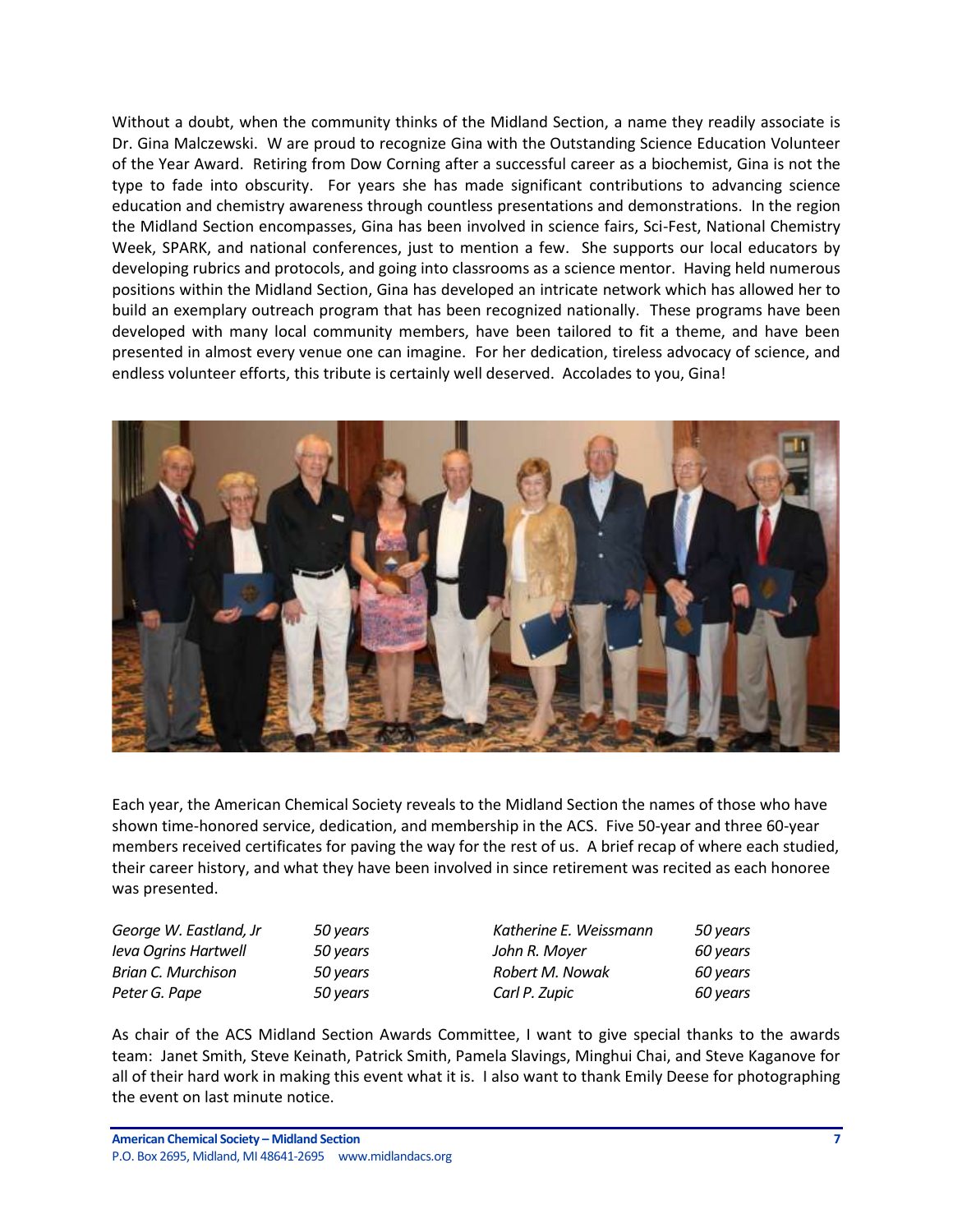Beginning in December 2015 and running through March 2016, watch for a "Call for Nominations" in *The Midland Chemist* or via e-mail (if you want to be on my e-mail list, send me an e-mail). Please consider nominating someone in one of the categories that will be listed, or, contact Diana Deese at [awards@midlandacs.org](mailto:awards@midlandacs.org) for a preview of the awards offered in 2015. It is never too early to submit a nomination!

If you were unable to attend this fun-filled evening, be assured that the 25th Annual Awards Ceremony promises to be just as exciting…and we are planning for either April 28th or May 4th for the 2016 event. Mark your calendars now…you know you want to attend!

# <span id="page-7-0"></span>**Midland Section's Jaime Curtis-Fisk Wins WCC Rising Star Award** *Tina Leaym, Councilor, Midland Section ACS*



Congratulations to Dr. Jaime Curtis-Fisk, Women Chemists Committee (WCC) 2015 Rising Star Award Winner! She is one of only ten young women nationally to be selected for this honor. As an invited speaker to the 249th ACS National Meeting in Denver this spring, her talk at the WCC Rising Star Symposium was entitled, "Making science and education gel: Building a career in technical research and pursuing a passion for STEM education outreach."

Jamie is an associate research scientist and STEM program manager for The Dow Chemical Company. Through this unique dual role, she leads

both technical projects and community outreach initiatives. As a scientist, Jaime's work focuses on formulation development for the delivery of active ingredients. Jaime also leads the Dow STEM Ambassadors program and the company's initiatives to support teacher professional development. Jaime holds a bachelor's degree in chemistry from Grand Valley State University and a Ph.D. in chemistry from Michigan State University.

Jamie's arrival at Dow was not exactly traditional. "I left my teaching position to follow my husband to his dream job, and I ended up with a position that I love more than I could ever have expected. When presented with the opportunity to split my time between traditional R&D and corporate citizenship, I again look a leap of faith and it has paid off. I love my job!" It is apparent that Jamie thrives on being able to maneuver between the two worlds. She says, "Each helps keep the other in perspective and each has helped me to develop a different set of skills that will be to my benefit no matter what the next step is."

And although the dual role is one of the things she appreciates most about her job, this also brings challenges in the area of work-life balance. Jamie says, "I balance work and life by being very intentional about the commitments that I take on and being clear up front about my limitations. Along with that I take on the responsibility of ensuring that I can still deliver on what I've committed to, even if I have to do that in a non-conventional way. My colleagues know that I work a flexible schedule, I start my workday early so that I can pick my kids up from school, and they typically don't request meetings with me after 3:00 PM or send urgent requests at the end of the day, but the trade-off is that I am often catching up on things after my kids are in bed in the evening. Some may say that blurring the line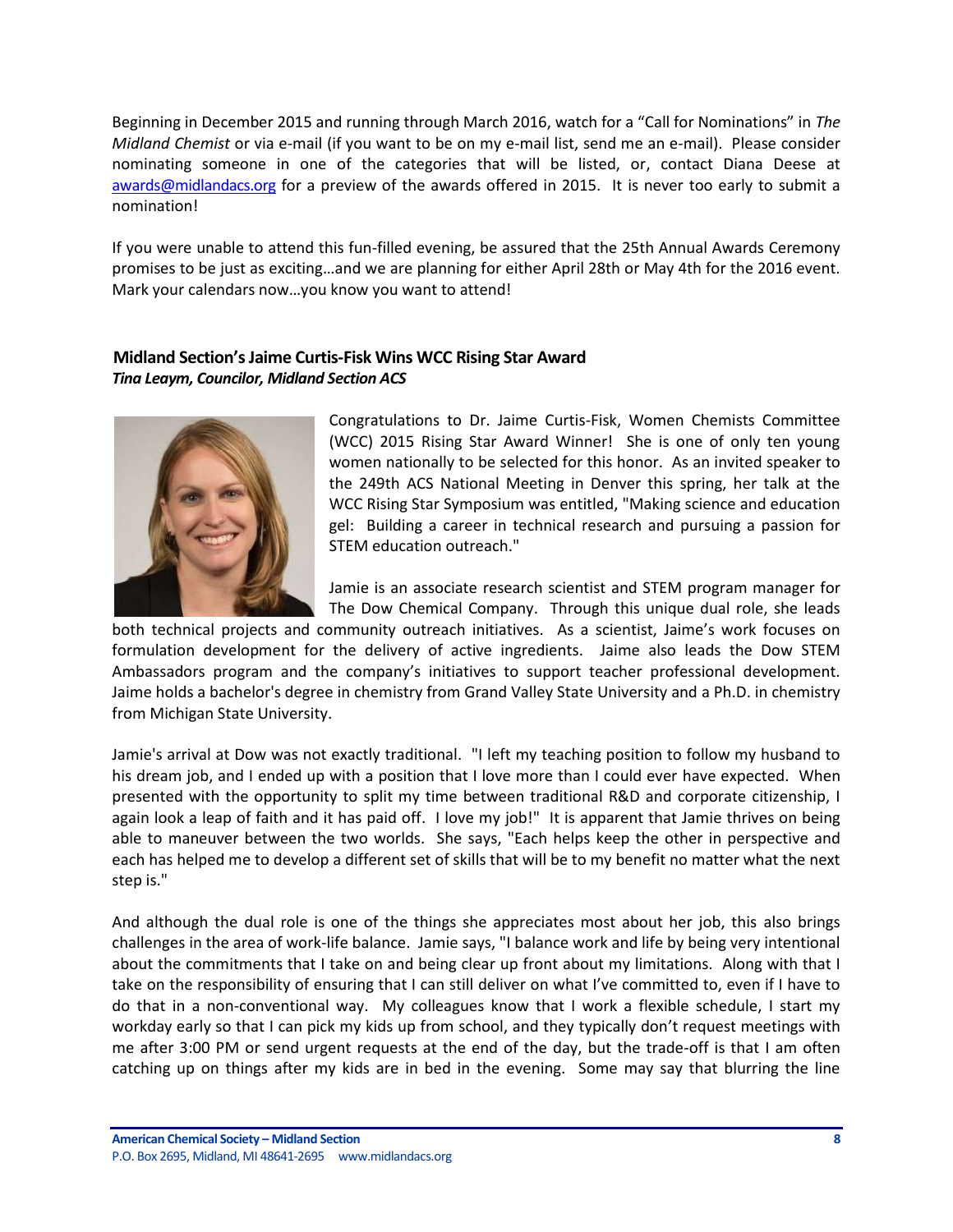between work and life in this way is not a good work-life balance, but for me it is the best solution that works for me and my family."

When asked if she had any advice for early-career, women chemists, Jamie had this to say, "Develop a strong network of mentors, and make sure that at least one of those mentors has the potential to develop into a sponsor. Make time for building these relationships. It will often be tempting to cancel these meetings because they never seem as urgent as other work responsibilities. Follow what makes you happy and works best for your personal life. I've taken some risks in this way, done things that didn't seem like the best for the upward trajectory of my career path, but each time that I thought I was sacrificing my career, it has turned out to be the opposite. When I'm comfortable in my role and love what I'm doing, I shine so much brighter and perform so much better at my job, and that has paid off."

### <span id="page-8-0"></span>**Many Participate in Earth-Friendly Events in April** *Gina Malczewski, Chair, Midland Section ACS*

In April, we hosted an expanded set of events to celebrate "Earth Day", beginning with a wonderful talk by Dr. Rick Foster on urban sustainability, with Detroit as an example. Other programs included our Earth Day Expo at MCFTA on April 11, Girl Scout and Boy Scout-directed activities, a tour of the SVSU greenhouse, and the finale, a seminar on Ocean and Lake gyres with marine debris. We randomly selected winners of various prizes from the attendees at these events, and congratulate the following:

| <b>Winner</b>         | <b>Prize</b>                                         |
|-----------------------|------------------------------------------------------|
| Amy Tesolin-Gee       | Free golf cart tours of Dow Gardens (up to 5 people) |
| <b>Rachael Peters</b> | MCFTA gift certificate for \$20                      |
| <b>Tony Svetic</b>    | Four free passes to Saginaw Zoo                      |
| <b>Misty Pelcher</b>  | \$25 Lowe's gift card                                |
| Sam Pendell           | \$25 Lowe's gift card                                |

We are grateful for your support, and the gifts from our vendors -- please be on the lookout for future events!

### <span id="page-8-1"></span>**Dinner Board Meeting, June 1** *Gina Malczewski, Chair, Midland Section ACS*

We are moving our June Midland Section ACS Board meeting to Harvey's Grill (4000 Wilder Road, Bay City) for a change of pace. Drinks and social time will begin around 5:30 PM, with dinner to follow (ordering off of the menu) around 6:00 PM. The Board meeting will start at 7:00 PM, and the agenda will be announced ahead of time. All are invited, but please RSVP to Gina Malczewski at [reginamalczewski@gmail.com](mailto:reginamalczewski@gmail.com) to reserve a seat. And, just as a reminder, there will be no Board meeting in the month of July.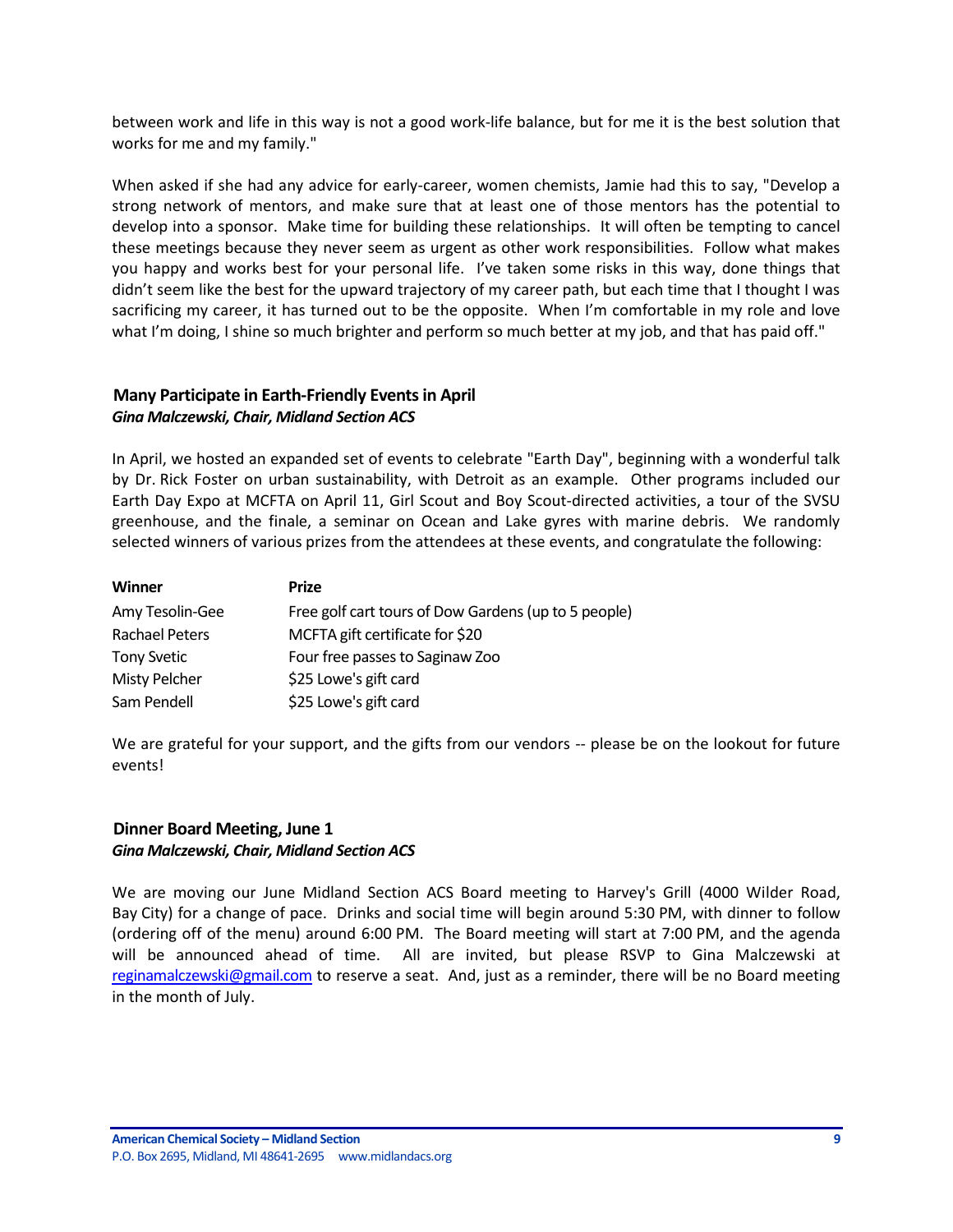<span id="page-9-0"></span>**Public Health in Crisis? – Seminar, June 4** *Gina Malczewski, Chair, Midland Section ACS*



### <span id="page-9-1"></span>**Outreach Midyear Meeting, June 11** *Gina Malczewski, Chair, Midland Section ACS*

There will be a meeting for Outreach volunteers on **June 11 at 5:30 PM** to discuss summer and fall activities, at Gina's house: **4210 Linden Dr, Midland, 48640.** Some of the activities we need to plan and staff include video shorts of interviews and experiments, summer camps, River Days at the Tridge, Glow Night in October, Grand Science (grandparents and grandkids), greenhouse building and garden maintenance over the summer, Scientific Wonder and Artful Genius with the Possible Dream Program, and Sci-Fest/Fall Scientific Meeting. **Pizza will be served with some sides, and a small selection of drinks.** Please RSVP for planning purposes (and ask if you need directions)[: reginamalczewski@gmail.com.](mailto:reginamalczewski@gmail.com)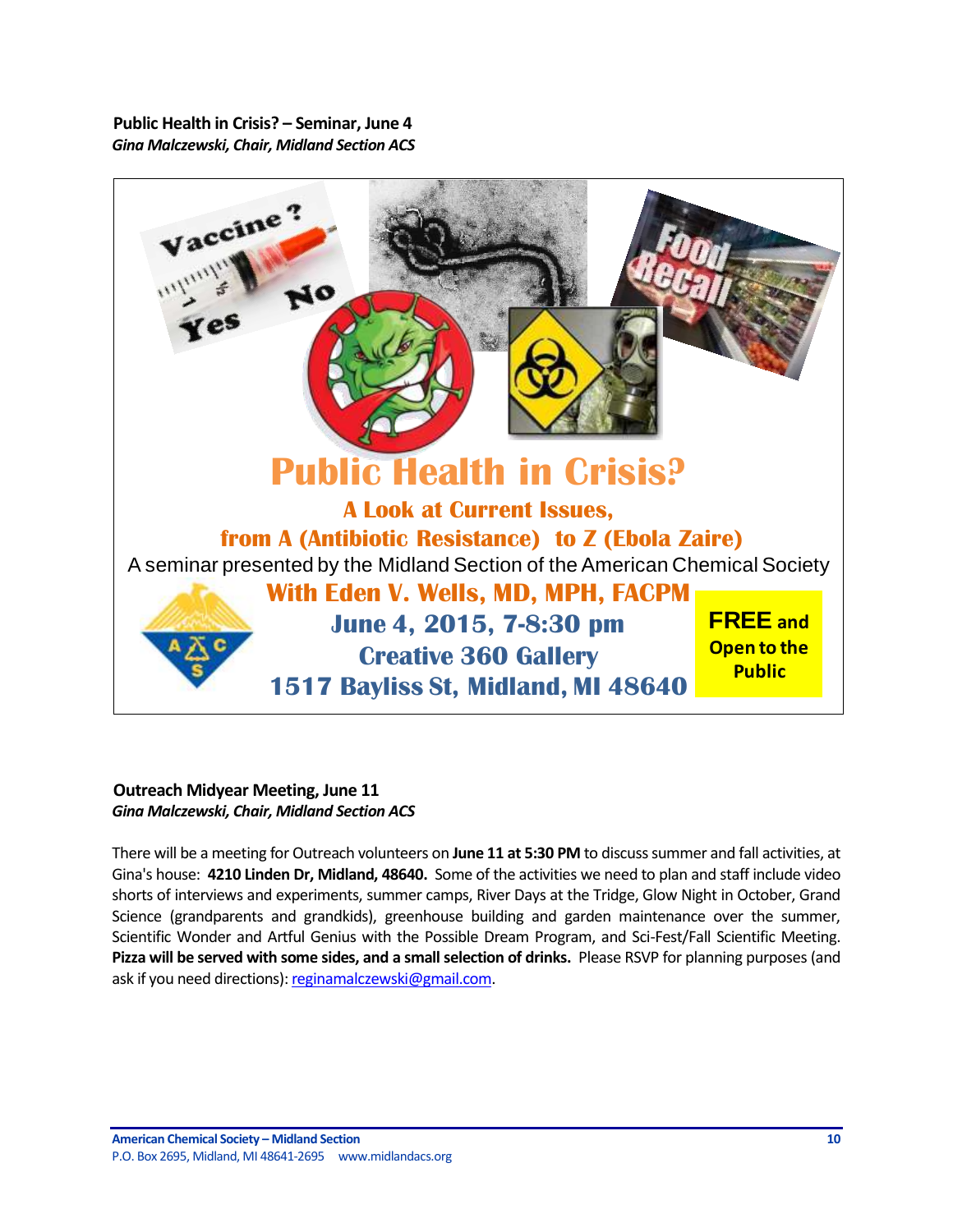# <span id="page-10-0"></span>**In Past Issues of** *The Midland Chemist Wendell L. Dilling, Director and Historian, Midland Section ACS*

#### **50 Years Ago**

In *The Chairman's Column*, by R. M. Wheaton, Chairman, Midland Section: "The national meeting of the ACS held last month in Detroit attracted many from the Midland Section. In fact as one wandered about Cobo Hall or the streets between the Hall and the downtown hotels, he may have wondered who was tending shop back in Midland. It was our impression that this was an excellent meeting and Cobo Hall, a superb meeting headquarters. A few more and smaller meeting rooms would have been of value. And, we understand some members had to go to Windsor, Ontario, for housing. The new Hotel Pontchartrain being erected near Cobo Hall should help considerably in this regard for future ACS and other conventions." (No national ACS meeting has been held in Detroit or anywhere in Michigan since the spring 1965 meeting.)

#### **40 Years Ago**

In *Council Meeting – Philadelphia, Council Recommends: Move 1977 Meeting from Chicago* by David C. Young, Councilor: "For about ten years there has been a dispute between the Chicago Section and the American Chemical Society about the National Chemical Exposition. Every other local section which has operated an exposition at a national meeting has agreed to abide by a consistent national policy under which the Society and the Section share in the proceeds. Much money is involved, perhaps as much as \$30,000 in the case of Chicago. After several years of fruitless negotiations the Council Committee on Meetings and Expositions recommended that no more national meetings be scheduled for Chicago until an agreement was reached. When this was first proposed last fall the Council, after some inconclusive debate, voted to table the motion. In Philadelphia the result was different. The Council voted to recommend that the 1977 meeting be moved away from Chicago if possible. It also voted to move the 1982 meeting to Kansas City. Thus, if there is no resolution to the problem, the 1975 meeting would be the last one scheduled for Chicago."

#### **30 Years Ago**

In *Councilors Report From Miami* by Linneaus C. Dorman: "By now, you know that the petitions to raise the time and age requirements for retired and emeritus members were passed. To some, these changes seem abrupt and unfair, but here are some data that may give a different perspective:

Year '35\* '70 '84 '90 (est.) % Emeritus Members 0.15 2.6 8.2 13 \*Year emeritus program started. Members at end of 1984: 119,964 Regular members 3,460 Retired (half dues) 11,025 Emeritus (no dues) Current cost of emeritus program, *ca* \$700,000"

#### **20 Years Ago**

In *Bay-Arenac Teachers Experiment with Household Chemistry* by Gretchen Kohl: "Teachers in the Bay-Arenac School District were recently invited to participate in a three hour workshop entitled "Bringing Science to Life in the Classroom." The workshop, sponsored by the Midland Section of the American Chemical Society (ACS) and the Bay-Arenac ISD (Intermediate School District), provides teachers 'handson' experience with 16 different chemistry demonstrations/activities that they could use in their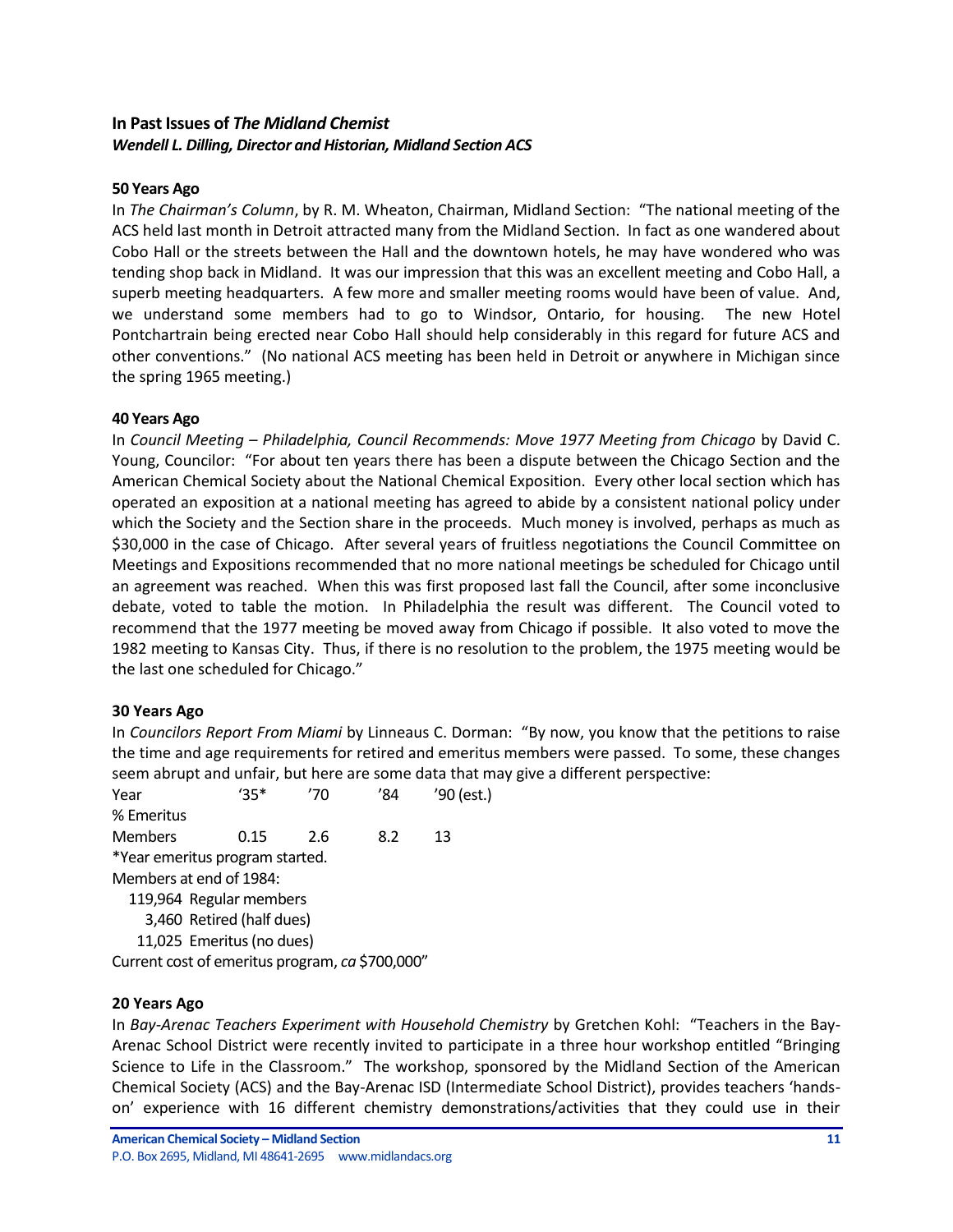classrooms. Over 60 teachers pre-registered for the free workshop held at the Bay-Arenac ISD Board Room on March 30th, which necessitated dividing the group into a morning and an afternoon session. The training sessions were staffed by Midland Section ACS members and American Institute of Chemical Engineers (AIChE) volunteers, while the ISD provided substitute teachers for the attendees."

### **10 Years Ago**

In *CMU Student Affiliates Rated "Outstanding"!*, by Sharyl Majorski-Briggs: "The Student Affiliates from Central Michigan University proudly accepted their first-time-ever "Outstanding Rating" award at the National ACS meeting in San Diego on March 13 for the 2003-2004 academic year. Twelve students and their advisor attended the conference. Meghann Vanslager, president of the affiliates, accepted the award on behalf of the group. The CMU Student Affiliates also received a National Travel Grant for presenting a workshop on "How to Recruit Volunteers and Keep Them," which took place during the conference as well."

# <span id="page-11-0"></span>**Upcoming Dates, Events, and Other Updates**

- June 1 (5:30 8:30 PM) ACS Dinner/Board meeting, Harvey's Grill, 4000 Wilder Road, Bay City. All are invited, but please RSVP to Gina Malczewski [\(reginamalczewski@gmail.com\)](mailto:reginamalczewski@gmail.com) ahead of time to reserve a seat.
- June 4 (7:00 PM 8:30 PM) Seminar *Public Health in Crisis?*, presented by Eden V. Wells, MD, MPH, FACPM. Creative 360 Gallery, 1517 Bayliss Street, Midland.
- June 11 (5:30 PM) Meeting for Outreach volunteers at Gina Malczewski's house at 4210 Linden Drive, Midland. RSVP t[o reginamalczewski@gmail.com.](mailto:reginamalczewski@gmail.com)
- August 3 (7:00 8:30 PM) ACS Board meeting, MCFTA Board Room (in person), or via conference call at phone number: 866-299-7945, participant code: 9837036#.
- August  $16-20 250$ <sup>th</sup> ACS National Meeting & Exposition, Boston, MA. For more information, see [http://www.acs.org/content/acs/en/meetings/fall-2015.html.](http://www.acs.org/content/acs/en/meetings/fall-2015.html)
- August 31 (7:00 8:30 PM) ACS Board meeting, MCFTA Board Room (in person), or via conference call at phone number: 866-299-7945, participant code: 9837036#.

*The Midland Chemist* is published twelve times a year by the Midland Section of the American Chemical Society, P.O. Box 2695, Midland, MI 48641-2695[, http://www.midlandacs.org.](http://www.midlandacs.org/)

#### **Volunteer Staff**

| Vickie Langer                 | Editor (vllanger@dow.com)            |
|-------------------------------|--------------------------------------|
| Steve Keinath                 | Editor (skeinath54@charter.net)      |
| Satyajit Sarkar, Greg Cushing | Webmaster, electronic distribution   |
| Position open                 | Membership roster, hardcopy mailings |

Please submit all articles and photographs to the editor. Neither *The Midland Chemist*, nor the Midland Section, nor the American Chemical Society assumes any responsibility for the statements and opinions advanced by contributors of or to *The Midland Chemist*.

© Copyright 2015 Midland Section of the American Chemical Society